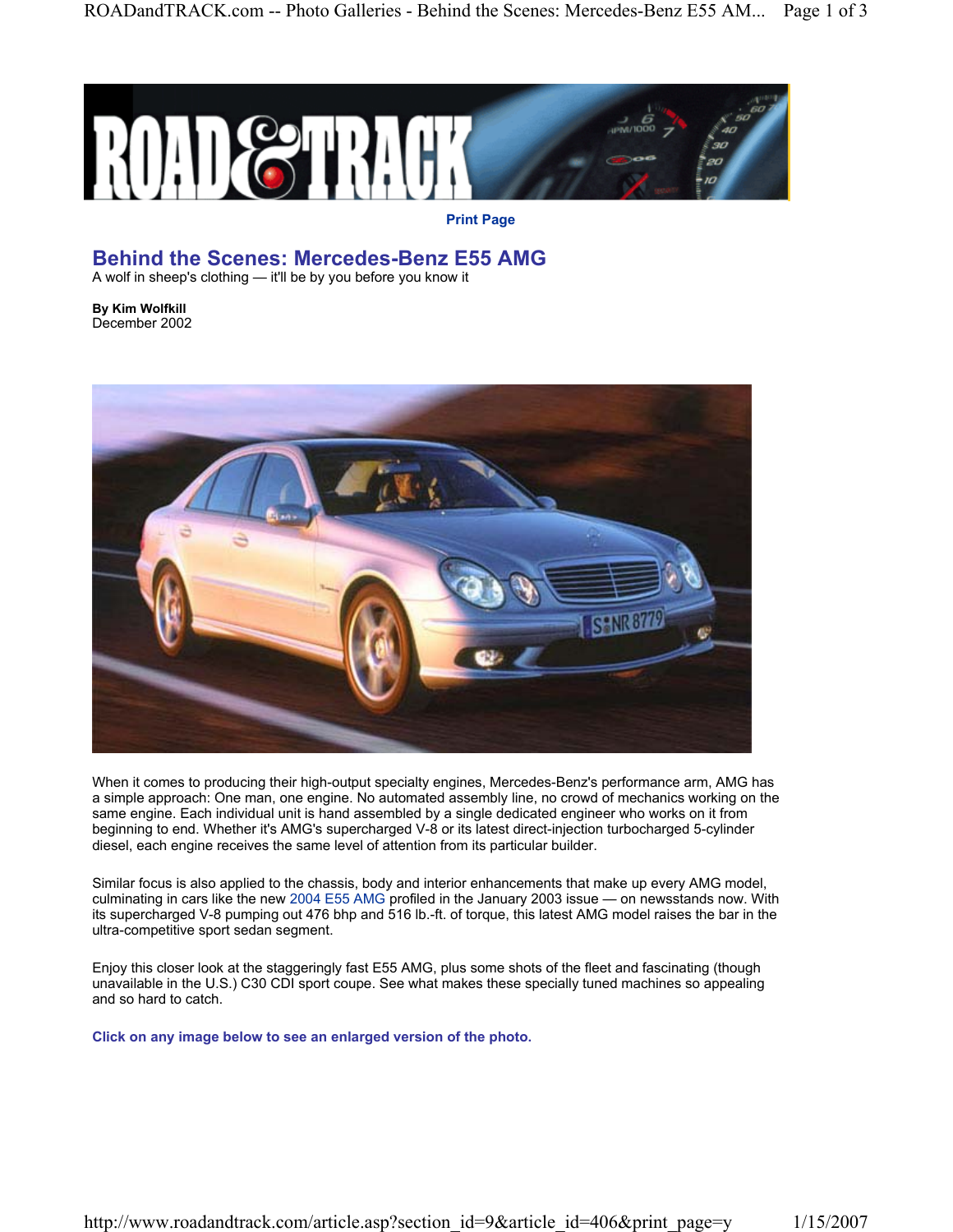

**The Mercedes-Benz E55 AMG may look like a standard E500, but under its subtly modified bodywork lies a sport-tuned chassis, enormous brakes and a supercharged V-8 engine.** 



**With 5.5 liters of supercharged displacement, the E55's smoothrevving V-8 engine produces an impressive 476 bhp and a staggering 516 lb.-ft. of torque.** 



**Sportier cockpit touches include an AMG-specific instrument cluster and sport steering wheel with fingertip controls of the Speedshift 5-speed automatic transmission.** 



**Enhancing the high-performance nature of the E55 interior are special nappa/nubuk leather sport seats with the AMG logo, which are available in three different color combinations.** 



**Performance is more like a sports car than luxury sport sedan. Preliminary manufacturer claims are 0-60 mph in 4.5 sec. and an electronically-limited top speed of 155 mph.** 



**Chassis modifications include AMG-tuned Airmatic DC semiactive suspension, high performance brakes (8-piston front, 4-piston rear) and lightweight 18-in. twin-spoke alloy wheels.** 



**On the road, there are few equals for the E55's combination of high performance and stealthy appearance. Extreme acceleration, braking and handling is handled nearly effortlessly.** 



**Likely the view all but the fastest sports cars will ever see of a speeding E55 AMG. With the class or a luxury sedan and the speed of a sports car, it's truly a wolf in sheep's clothing.** 



**Not sold in the U.S., but worthy of attention is this surprisingly versatile iteration of the C-Class sports coupe, the C30 CDI. Underhood is a 3.0-liter inline-5 cyclinder turbo-diesel.** 



**With similar suspension, brake and interior enhancements as the U.S.-market C32 AMG sedan, the C30 CDI delivers sure-footed performance in a sporty, compact package.** 



**Not your typical diesel, the C30 CDI's engine puts out an amazing 231 bhp and 398 lb.-ft. of torque. 0-60 mph takes just 6.8 seconds with a top speed of 155 mph.** 



**Mercedes-Benz offers high performance AMG models of nearly every class of automobile it builds. Everything from roadsters, coupes and sedans to wagons and sport utes.**